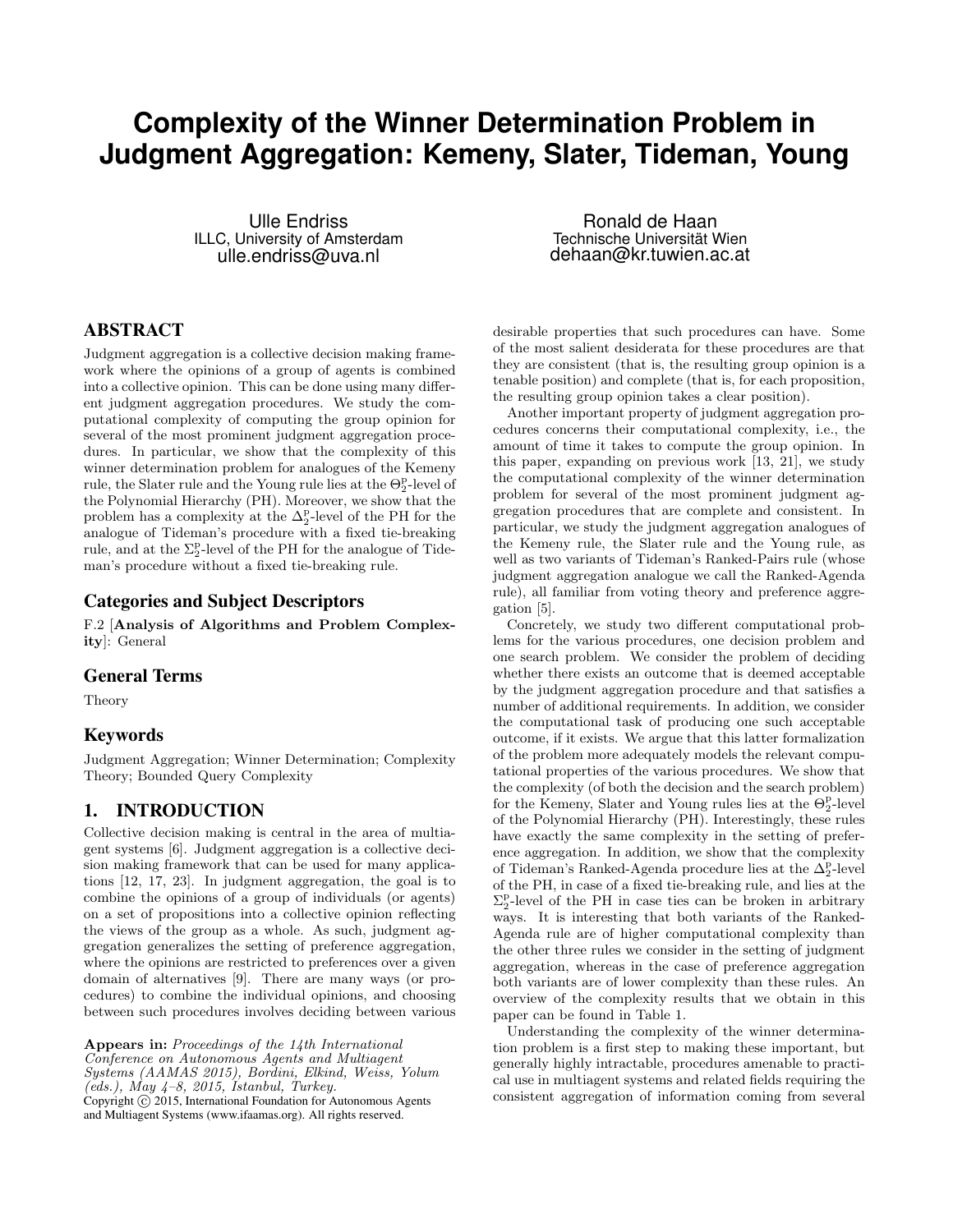autonomous agents, or more generally, independent sources of information. Determining the exact location of these problems in the PH is very useful for determining what algorithmic approaches are best-suited to solve the problems in practice. For problems at the  $\Theta_2^{\text{p}}$ -level and at the  $\Delta_2^{\text{p}}$ -level, for instance, the method of iterative SAT solving could be used, which is generally more efficient than solving methods for problems at the  $\Sigma_2^{\rm p}\text{-level.}$ 

## *Related Work.*

The computational complexity of the winner determination problem has been studied before, by Endriss et al. [13] for several procedures including the Kemeny rule, and by Lang and Slavkovik [21] for several procedures, including the Slater rule, the Kemeny rule and the variant of the Ranked-Agenda procedure without a fixed tie-breaking rule. However, those previous works consider different formalizations of the computational task of winner determination. First, they study only decision problems (and no search problems) [13, 21]. Second, the problems studied by Lang and Slavkovik involve checking whether all outcomes satisfy a certain property, rather than some outcome [21]. The computational complexity of various other computational tasks in judgment aggregation has also been studied, including problems related to manipulation, bribery and control [1, 3, 4, 8, 13].

### *Structure of the Paper.*

We begin, in Section 2, with reviewing notions from logic, judgment aggregation and complexity theory. Then, in Section 3, we formally define the computational problems that we use to capture the task of winner determination, and we analyze their computational complexity for the various judgment aggregation procedures. Finally, in Section 4, we conclude, and suggest directions for further research.

# 2. PRELIMINARIES

In this section we review relevant material on logic, judgment aggregation and complexity theory.

### 2.1 Propositional Logic

A literal is a propositional variable x or a negated variable  $\neg x$ . For literals  $l \in \{x, \neg x\}$ , we let  $\text{Var}(l) = x$  denote the variable occurring in  $l$ . A *clause* is a finite set of literals, not containing a complementary pair  $x, \neg x$ , and is interpreted as the disjunction of these literals. We let  $\bot$ denote the empty clause. A formula in conjunctive normal form (CNF) is a finite set of clauses, interpreted as the conjunction of these clauses. We define the *size*  $||\varphi||$  of a CNF formula  $\varphi$  to be  $\sum_{c \in \varphi} |c|$ ; the number of clauses of  $\varphi$  is denoted by  $|\varphi|$ . For a CNF formula  $\varphi$ , the set Var $(\varphi)$  denotes the set of all variables x such that some clause of  $\varphi$  contains x or  $\neg x$ . We use the standard notion of *(truth)* assignments  $\alpha$ : Var $(\varphi) \rightarrow \{0,1\}$  for Boolean formulas and truth of a formula under such an assignment. We let SAT denote the problem of deciding whether a given propositional formula is satisfiable. For every propositional formula  $\varphi$ , we let  $\sim \varphi$  denote the *complement* of  $\varphi$ , i.e.,  $\sim \varphi = \neg \varphi$  if  $\varphi$  is not of the form  $\neg \psi$ , and  $\sim \varphi = \psi$  if  $\varphi$  is of the form  $\neg \psi$ .

### 2.2 Judgment Aggregation

An *agenda* is a finite nonempty set  $\Phi$  of propositional formulas that does not contain any doubly-negated formulas and that is closed under complementation. Moreover, if  $\Phi = {\varphi_1, \ldots, \varphi_m, \neg \varphi_1, \ldots, \neg \varphi_m}$  is an agenda, then we let  $[\Phi] = {\varphi_1, \ldots, \varphi_m}$  denote the *preagenda* associated with the agenda  $\Phi$ . A judgment set J for an agenda  $\Phi$  is a subset  $J \subseteq \Phi$ . We call a judgment set J complete if either  $\varphi \in J$ or  $\sim$  $\varphi \in J$ , for all  $\varphi \in \Phi$ ; we call it *complement-free* if for all  $\varphi \in \Phi$  it is not the case that both  $\varphi$  and  $\sim \varphi$  are in J; and we call it consistent if there exists a truth assignment that makes all formulas in J true.

In addition, we associate with each agenda  $\Phi$  an integrity constraint Γ, that can be used to explicitly represent logical dependencies between agenda issues. Integrity constraints for agendas have been considered in previous literature [10, 21], and the notion bears resemblance to the framework of binary aggregation with integrity constraints [15, 16]. Such an integrity constraint  $\Gamma$  consists of a single propositional formula. In the remainder of the paper, if no integrity constraint is specified, we implicitly assume that  $\Gamma = \top$ . We say that a judgment set  $J$  is  $\Gamma$ -consistent if there exists a truth assignment that simultaneously makes all formulas in J and  $\Gamma$  true. Let  $\mathcal{J}(\Phi, \Gamma)$  denote the set of all complete and Γ-consistent subsets of Φ.

Let  $\mathcal N$  be a finite set of *individuals* (or *agents*). A *judg*ment aggregation procedure (or rule) for the agenda  $\Phi$  and the set  $\mathcal N$  of individuals is a function  $F$  that takes as input a profile  $J \in \mathcal{J}(\Phi,\Gamma)^n$ , consisting of a sequence  $(J_1,\ldots,J_n)$ of  $n = |\mathcal{N}|$  complete and Γ-consistent judgment sets, and that produces a non-empty set of non-empty judgment sets, i.e., it produces an element in  $\mathcal{P}(\mathcal{P}(\Phi)\backslash \{\emptyset\})\backslash \{\emptyset\}$ . We call a judgment aggregation procedure  $F$  resolute if for any profile **J** it returns a singleton, i.e.,  $|F(\mathbf{J})| = 1$ ; otherwise, we call  $F$  *irresolute*. An example of a resolute judgment aggregation procedure is the *strict majority rule*  $F^{\text{maj}}$ , where  $\varphi \in F^{\text{maj}}(J)$  if and only if  $\varphi$  occurs in the strict majority of judgment sets in **J**, for all  $\varphi \in \Phi$ . We call F complete, complement-free and  $(Γ-)consistent$ , if J is complete, complement-free and (Γ-)consistent, respectively, for every  $J \in \mathcal{J}(\Phi, \Gamma)^n$  and every  $J \in F(J)$ .

As an example, consider the following profile for a judgment aggregation problem with preagenda  $[\Phi] = \{p, q, p \lor q\},\$ integrity constraint  $\Gamma = \neg (p \land q)$ , and three individuals:

|              | D                      |                        | $\vee a$ |
|--------------|------------------------|------------------------|----------|
| individual 1 | $\mathbf{n}\mathbf{o}$ | yes                    | yes      |
| individual 2 | yes                    | $\mathbf{n}\mathbf{o}$ | yes      |
| individual 3 | nο                     | nο                     | nο       |
| majority     | no                     | nο                     | ves      |

Thus, respecting majorities leads to an inconsistent outcome for this profile. This is an instance of the well-known discursive dilemma [22]. In this paper, we will consider several judgment aggregation procedures that resolve this dilemma by always picking from the set of all consistent judgment sets. There currently is no consistent naming convention for these aggregation procedures in the literature. Here, to identify the procedures that we consider, we use names from wellknown voting rules that most closely resemble them [5]. The procedures that we consider have been studied as judgment aggregation procedures before. We consider procedures that resemble the Kemeny rule [24, 25], the Slater rule [24], the Young rule [20], and the Ranked-Agenda rule [20, 26].

The former three aggregation procedures are based on a notion of score. For  $F \in \{Kemeny, Slater, Young\}$ , we define  $Score_F$  as follows. Here  $J$  denotes a single consistent and complete judgment set,  $J \in \mathcal{J}(\Phi,\Gamma)^n$  denotes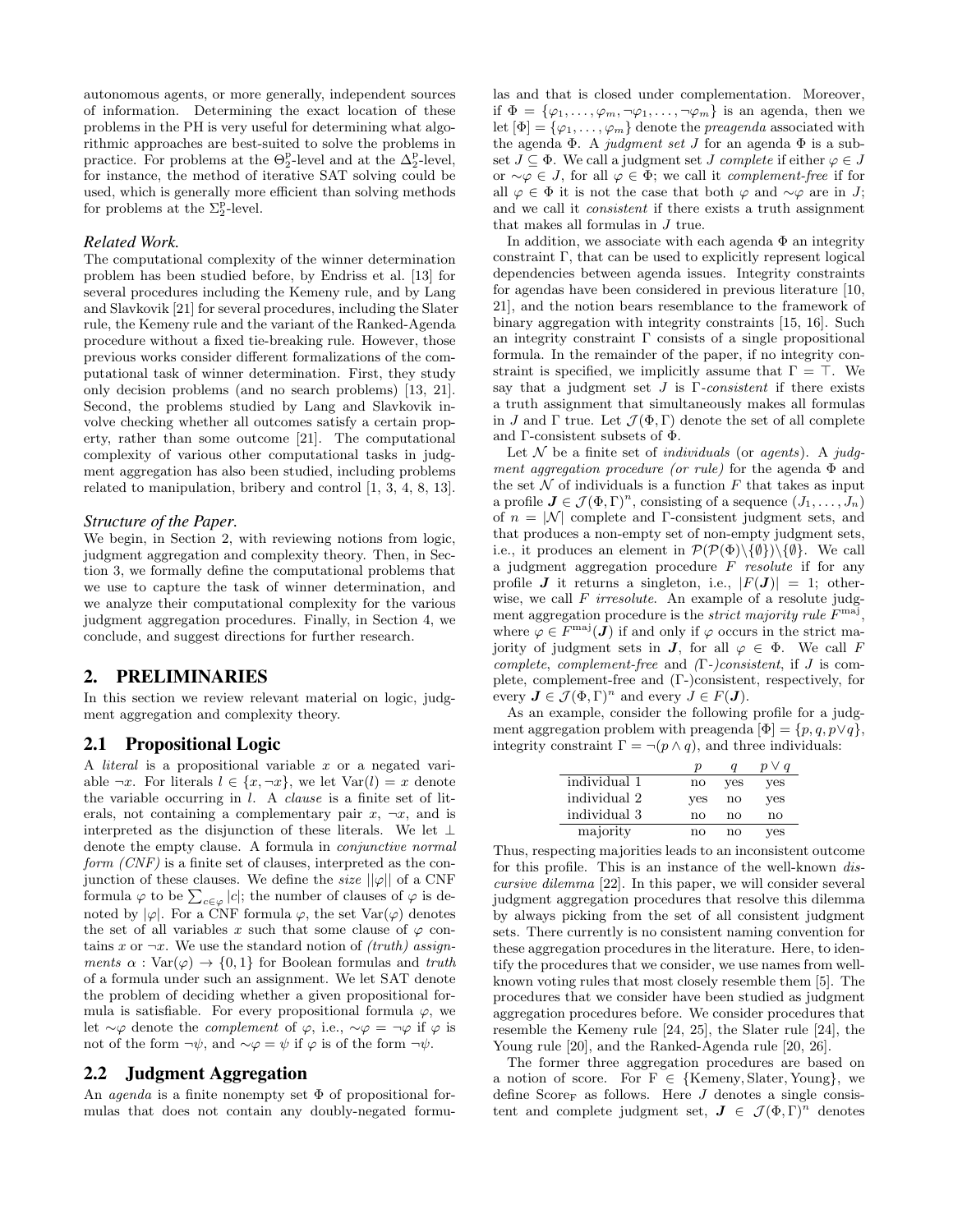| F                            | WINDET(F)                    | FWINDET(F)                    | location in the PH                |
|------------------------------|------------------------------|-------------------------------|-----------------------------------|
| Kemeny                       | $P^{NP}$ [log]-complete      | $FP^{NP}$ [log,wit]-complete  | $\Theta_2^{\rm p}$ -level         |
| Slater                       | $P^{NP}$ [log]-complete      | $FP^{NP}$ [log,wit]-complete  | $\Theta_2^{\rm p}$ -level         |
| Young                        | $P^{NP}$ [log]-complete      | $FP^{NP}$ [log,wit]-complete  | $\Theta_2^{\rm P-level}$          |
| Tideman (fixed tie-breaking) | $P^{NP}$ -complete           | $FPNP$ -complete              | $\Delta_{2}^{\rm p}\text{-level}$ |
| Tideman                      | $\Sigma^{\rm p}_2$ -complete | $F\Sigma^{\rm p}_2$ -complete | $\Sigma^{\rm p}_{\rm 2}$ -level   |

Table 1: Overview of complexity results.

a profile, and  $d(J, J')$  denotes the Hamming distance between two consistent and complete judgment sets  $J, J'$ . We let Score<sub>Kemeny</sub> $(J, J) = \sum_{1 \leq i \leq n} d(J, J_i)$ . Moreover, we let Score<sub>Slater</sub> $(J, J) = d(J, F^{\text{maj}}(J))$ , where  $F^{\text{maj}}(J)$  denotes the (possibly inconsistent) majority outcome of a profile **J**. Finally, we let  $\text{Score}_{\text{Young}}(J, J) = \min\{k : \text{there}$ exists a subprofile  $J'$  of  $J$  containing  $n - k$  judgment sets such that  $J = F^{\text{maj}}(\mathbf{J}')$ . Using these scores, we can define the aggregation procedures Winner<sub>F,Φ,Γ</sub>, for  $F \in \{Kemeny,$ Slater, Young}, as follows. We say that a Γ-consistent and complete judgment set  $J^*$  is in Winner<sub>F, $\Phi$ ,  $\Gamma$ </sub> $(J)$  if and only if there is no Γ-consistent and complete judgment set J such that  $\text{Score}_{\mathbf{F}}(J, \mathbf{J}) < \text{Score}_{\mathbf{F}}(J^*, \mathbf{J}).$ 

Intuitively, the Kemeny rule selects those complete and consistent judgment sets that minimize the cumulative Hamming distance to the judgment sets in the profile. The Slater rule selects those complete and consistent judgment sets that minimize the Hamming distance to the majority outcome. The Young rule selects those complete and consistent judgment sets that are the majority outcome of a subprofile of maximal size with a consistent majority outcome.

Next, we consider the Ranked-Agenda aggregation procedure. Given a profile  $\mathbf{J} = (J_1, \ldots, J_n) \in \mathcal{J}(\Phi, \Gamma)^n$  and a formula  $\varphi \in \Phi$ , we let the *majority strength* ms $(\mathbf{J}, \varphi)$  be the number of i's such that  $\varphi \in J_i$ , i.e.,  $\text{ms}(\mathbf{J}, \varphi) = |\{ 1 \leq i \leq$  $n : \varphi \in J_i$ . We define the partial order  $\leq_J \subseteq \Phi \times \Phi$  as follows. Let  $\varphi, \varphi' \in \Phi$  be formulas. If  $ms(\mathbf{J}, \varphi) < ms(\mathbf{J}, \varphi')$ , we let  $\varphi \leq_{J} \varphi'$ ; and if  $ms(J, \varphi) = ms(J, \varphi')$ , we let  $\varphi \not\leq_{J} \varphi'$ . We say that a total order  $\lt J$  is a Ranked-Agenda order (for  $J$ ) if it extends  $\leq_{J}$ . Given a Ranked-Agenda order  $\langle J, w \rangle$  define the judgment set  $RA(\langle J, \Phi, \Gamma \rangle)$  as follows. Let  $\Phi = {\varphi_1, \ldots, \varphi_m}$  and assume that  $\varphi_1 >_{\mathbf{J}} \cdots >_{\mathbf{J}} \varphi_{2m}$ . We let  $J_0 = \emptyset$ . For each  $1 \leq i \leq 2m$ , we let  $J_i = J_{i-1} \cup {\varphi_i}$ if  $J_{i-1} \cup {\varphi_i}$  is Γ-consistent; otherwise, we let  $J_i = J_{i-1}$ . By definition, each  $J_i$  is Γ-consistent. (Note that we could equivalently let  $J_i = J_{i-1} \cup {\neg \varphi_i}$  if  $J_{i-1} \cup {\varphi_i}$  is not Γ-consistent.) We then let  $RA(**J**, Φ, Γ) = J_{2m}$ . Given any total order  $\langle A \subseteq \Phi \times \Phi$ , and a partial order  $\leq_J$ , we define the Ranked-Agenda order  $\langle \mathcal{A}^A$  to be the unique total order such that: (1)  $\varphi \prec^A_J \varphi'$  whenever  $\varphi \leq J \varphi'$ and  $\varphi' \not\leq_J \varphi$ ; and (2)  $\varphi \leq^A_J \varphi'$  if and only if  $\varphi \leq^A_J \varphi'$ , whenever  $\varphi = \mathbf{J} \varphi'$ . We now say that a  $\Gamma$ -consistent and complete judgment set  $J^* \in \mathcal{J}(\Phi, \Gamma)$  is a Ranked-Agenda winner, denoted  $J^* \in \text{Winner}_{\text{RA},\Phi,\Gamma}(J)$  if there is some Ranked-Agenda order  $\langle J \rangle$  for  $J$  such that  $J^* = \text{RA}(\langle J, \Phi, \Gamma \rangle)$ . We say that a tie-breaking rule  $A$  is defined by a total order  $\langle A \subseteq \Phi \times \Phi$  for each agenda  $\Phi$ . Moreover, we say that a Γ-consistent and complete judgment set  $J^* \in \mathcal{J}(\Phi,\Gamma)$  is a Ranked-Agenda winner for the fixed tie-breaking rule A, denoted  $J^* \in \text{Winner}_{\text{RA}_A, \Phi, \Gamma}(\boldsymbol{J})$  if  $J^* = \text{RA}(\langle J^A, \Phi, \Gamma \rangle)$ . In voting, it is pairs (of alternatives) rather than propositions that are being ranked, which is why the corresponding voting rule is called the Ranked-Pairs rule.

### 2.3 Complexity Theory

Readers familiar with seach problems and bounded query complexity may skip this section.

### *Search Problems.*

In this paper, we will assume knowledge of to the wellknown complexity classes P and NP, consisting of decision problems. In addition, we will consider search problems. Let  $\Sigma$  be an alphabet. A search problem is a binary relation R over strings in  $\Sigma^*$ . For any input string  $x \in \Sigma^*$ , we let  $R(x) = \{y \in \Sigma^* : (x, y) \in R\}$  denote the set of solutions for  $x$ . We say that a Turing machine  $T$  solves  $R$ if on input  $x \in \Sigma^*$  the following holds: if there exists at least one y such that  $(x, y) \in R$ , then T accepts x and outputs some y such that  $(x, y) \in R$ ; otherwise, T rejects x. With any search problem  $R$  we associate a decision problem  $S_R$ , defined by  $S_R = \{x \in \Sigma^* : \text{there exists some } y \in$  $\Sigma^*$  such that  $(x, y) \in R$ . We will use the following notion of reductions for search problems. A polynomial-time Levin reduction from one search problem  $R_1$  to another search problem  $R_2$  is a pair of polynomial-time computable functions  $(g_1, g_2)$  such that (1) the function  $g_1$  is a many-one reduction from  $S_{R_1}$  to  $S_{R_2}$ , i.e., for every  $x \in \Sigma^*$  it holds that  $x \in S_{R_1}$  if and only if  $g_1(x) \in S_{R_2}$ ; and (2) for every string  $x \in S_{R_1}$  and every solution  $y \in R_2(g_1(x))$  it holds that  $(x, g_2(x, y)) \in R_1$ . For more details, we refer to textbooks on the topic [14].

#### *Complexity Classes.*

The complexity class FP consists of those search problems that can be computed by a polynomial-time deterministic Turing machine, and the class FNP consists of those search problems that can be computed by a polynomial-time nondeterministic Turing machine.

Moreover, we will use complexity classes that are based on Turing machines that have access to an oracle. Let C be a complexity class with decision problems. A Turing machine  $T$  with access to a yes-no  $C$  oracle is a Turing machine with a dedicated *oracle tape* and dedicated states  $q_{\text{oracle}}$ ,  $q_{\text{yes}}$ and  $q_{\text{no}}$ . Whenever T is in the state  $q_{\text{oracle}}$ , it does not proceed according to the transition relation, but instead it transitions into the state  $q_{\text{ves}}$  if the oracle tape contains a string x that is a yes-instance for the problem C, i.e., if  $x \in C$ , and it transitions into the state  $q_{\text{no}}$  if  $x \notin C$ . Let C be a complexity class with search problems. Similarly, a Turing machine with access to a witness  $C$  oracle has a dedicated oracle tape and dedicated states  $q_{\text{oracle}}$ ,  $q_{\text{yes}}$  and  $q_{\text{no}}$ . Also, whenever T is in the state  $q_{\text{oracle}}$  it transitions into the state  $q_{\text{yes}}$  if the oracle tape contains a string  $x$  such that there exists some  $y$ such that  $C(x, y)$ , and in addition the contents of the oracle tape are replaced by (the encoding of) such an  $y$ ; it transitions into the state  $q_{\text{no}}$  if there exists no y such that  $C(x, y)$ . Such transitions are called *oracle queries*.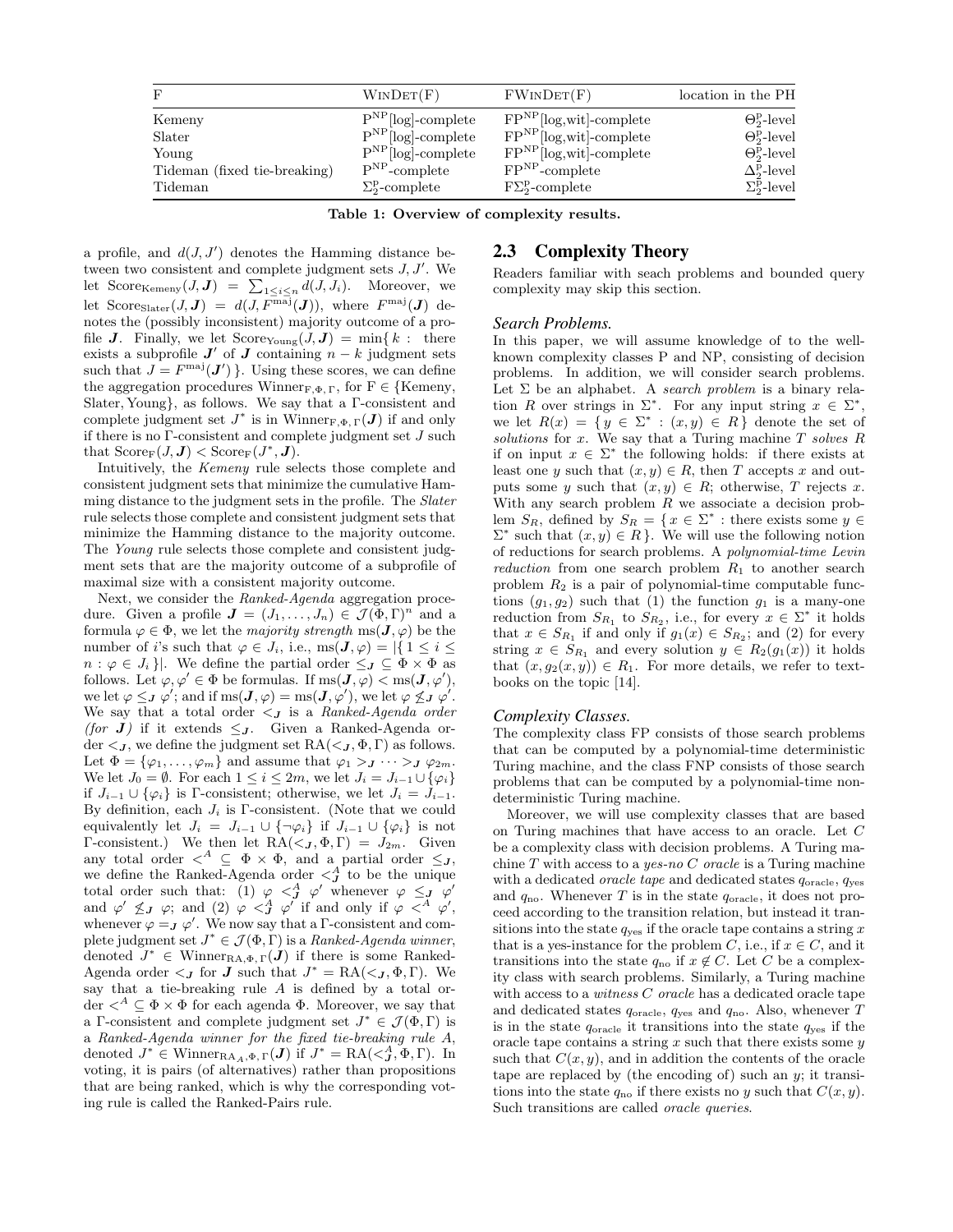We point out that the notion of algorithms that have access to witness FNP oracles accurately models algorithms that can call a SAT solver (modulo the running time of the SAT solver), as SAT solvers also return a satisfying assignment if it exists.

In this paper, we will consider the following complexity classes that are based on oracle machines. The class  $P^{NP}$ [log] consists of all decision problems that can be decided by a deterministic polynomial-time Turing machine that has access to a yes-no NP oracle, and on any input of length  $n$  queries the oracle at most  $O(\log n)$  many times. This class coincides with the class  $P_{||}^{NP}$ , and is also known as  $\Theta_2^P$ .

The class  $\mathrm{FP}^{\mathrm{NP}}[\log,\mathrm{wit}]$  consists of all search problems that can be solved by a deterministic polynomial-time Turing machine that has access to a witness FNP oracle, and on any input of length n queries the oracle at most  $O(\log n)$ many times. In a sense, it is the search variant of  $P^{NP}$ [log].

The class  $F\Sigma_2^p$  consists of all search problems that can be computed by a nondeterministic polynomial-time Turing machine that has access to a witness FNP oracle. In a sense, it is the search variant of  $\Sigma_2^{\text{p}}$ .

We say that a decision problem  $P$  is complete for a complexity class C containing decision problems if any problem  $Q \in C$  is polynomial-time (many-one) reducible to P. Similarly, we say that a search problem  $R$  is complete for a complexity class C containing search problems if for any problem  $R' \in C$  there exists a polynomial-time Levin reduction from  $R'$  to  $R$ .

### *Complete Problems.*

Next, we consider a number of search and decision problems that are complete for the various complexity classes that we consider in this paper. The decision problem SAT is NP-complete. This problem consists of deciding whether a given propositional formula  $\varphi$  has a satisfying assignment. The corresponding search problem, FSAT, consisting of all pairs  $(\varphi, \alpha)$ , where  $\alpha$  is a satisfying assignment for  $\varphi$ , is FNP-complete. Next, consider the following problems.

 $X$ -Max-Model

*Input:* a formula  $\varphi$  and a subset  $X \subseteq \text{Var}(\varphi)$  of variables of  $\varphi$ .

Output: a model M of  $\varphi$  that sets a maximum number of variables in  $X$  to true, if such a model exists.

X-Max-Model-Parity

*Instance:* a formula  $\varphi$ , a subset  $X \subseteq \text{Var}(\varphi)$  of variables of  $\varphi$ , and a variable  $x_0 \in X$ .

Question: is there a model M of  $\varphi$  such that X-MAX-MODEL $(\varphi, M)$  and M sets  $x_0$  to true?

The search problem  $X-MAX-MODEL$  is complete for  $FP<sup>NP</sup>[log, wit]$  [7]. Moreover, the decision problem X-MAX-MODEL-PARITY is complete for  $P^{NP}$ [log]. This follows from the fact that all predicates in  $FP^{NP}$ [log,wit] are computable in  $P^{NP}$ [log] [18, Corollary 6.3.5].

FLex-Max-Model

*Input:* a formula  $\varphi$  with  $\text{Var}(\varphi) = \{x_1, \ldots, x_n\}.$ Output: a lexicographically maximal model M of  $\varphi$ , if such a model exists. (Here, the variables are ordered  $x_1 < \cdots < x_n$ .)

Lex-Max-Model

*Instance:* a formula  $\varphi$  and a variable  $x_0 \in \text{Var}(\varphi)$ . Question: is there a model M of  $\varphi$  such that FLEX-MAX-MODEL $(\varphi, M)$  and M sets  $x_0$  to true?

The search problem FLEX-MAX-MODEL is complete for  $\mathbf{FP}^{\mathrm{NP}},$  and the decision problem LEX-MAX-MODEL is complete for  $P^{NP}$  [19].

 $FQSAT<sub>2</sub>$ *Input:* a quantified Boolean formula  $\varphi = \exists X. \forall Y. \psi$ , where  $\psi$  is quantifier-free. Output: an assignment  $\alpha$  to the variables in X, such that  $\forall Y.\psi[\alpha]$  is true, if it exists.

The decision problem  $\text{QSAT}_2$  associated to  $\text{FQSAT}_2$  is wellknown to be  $\mathcal{L}_2^{\text{p}}$ -complete. The search problem  $\mathbf{FQSAT}_2$  is complete for  $F\overline{\Sigma}_2^p$ . This can be shown straightforwardly by modifying the proof of  $\Sigma_2^{\rm p}$ -completeness for QSAT<sub>2</sub> [27, 28], which can also be found in many textbooks (e.g., [2]).

# 3. COMPLEXITY RESULTS

For the various judgment aggregation procedures  $F$ , we will consider the following decision problem.

 $WINDET(F)$ 

Instance: an agenda  $\Phi$  with an integrity constraint  $\Gamma$ , a profile  $J \in \mathcal{J}(\Phi,\Gamma)^n$  and a number of subsets  $L_0, \ldots, L_u \subseteq \Phi$  of the agenda, with  $u \geq 0$ . Question: is there a judgment set  $J^*$ <sup>∗</sup> ∈ Winner<sub>F,Φ,Γ</sub>(*J*) such that  $L_0 \subseteq J^*$  and  $L_i \nsubseteq J^*$  for each  $1 \leq i \leq u$ ?

In addition, we will consider the following search problem.

#### $FWINDET(F)$

Input: an agenda  $\Phi$  with an integrity constraint  $\Gamma$ , a profile  $J \in \mathcal{J}(\Phi,\Gamma)^n$  and a number of subsets  $L_0, \ldots, L_u \subseteq \Phi$  of the agenda, with  $u \geq 0$ . Output: a judgment set  $J^* \in$  Winner<sub>F, $\Phi, \Gamma$ </sub> $(J)$  such that  $L_0 \subseteq J^*$  and  $L_i \nsubseteq J^*$  for each  $1 \leq i \leq u$ , if it exists.

In these problems, the set  $L_0$  allows us to specify judgments that the outcome must contain. Moreover, using the sets  $L_1, \ldots, L_u$ , we can specify a list of forbidden (combinations of) judgments that the outcome may not contain. This allows us, for instance, to enumerate several outcomes by using previously found outcomes as the sets  $L_1, \ldots, L_u$ .

We make several observations about this formalization of the computational task of winner determination for the judgment aggregation procedures. In previous work [13, 21], only decision problems have been studied. We argue that the search problem formulation is a more accurate formalization of the computational task related to the winner determination problem in judgment aggregation. In general, for any judgment aggregation procedure, given a multiagent setting and individual opinions of the agents, one would like to compute a group opinion, which could then be used for various purposes. Given access to an algorithm that performs the computational task captured by the decision problem, one needs a linear number of calls to produce the description of an outcome. However, it turns out that (under some common complexity-theoretic assumptions) any such (deterministic) algorithm invokes an NP oracle only a small (sublinear) number of times in the worst case. This was known for the case of the Kemeny rule [13], and we show that it is also the case for the Slater and Young rules. Therefore, it could be that an algorithm that produces an outcome by simply calling an algorithm for the decision problem a linear number of times exceeds the minimum number of calls to the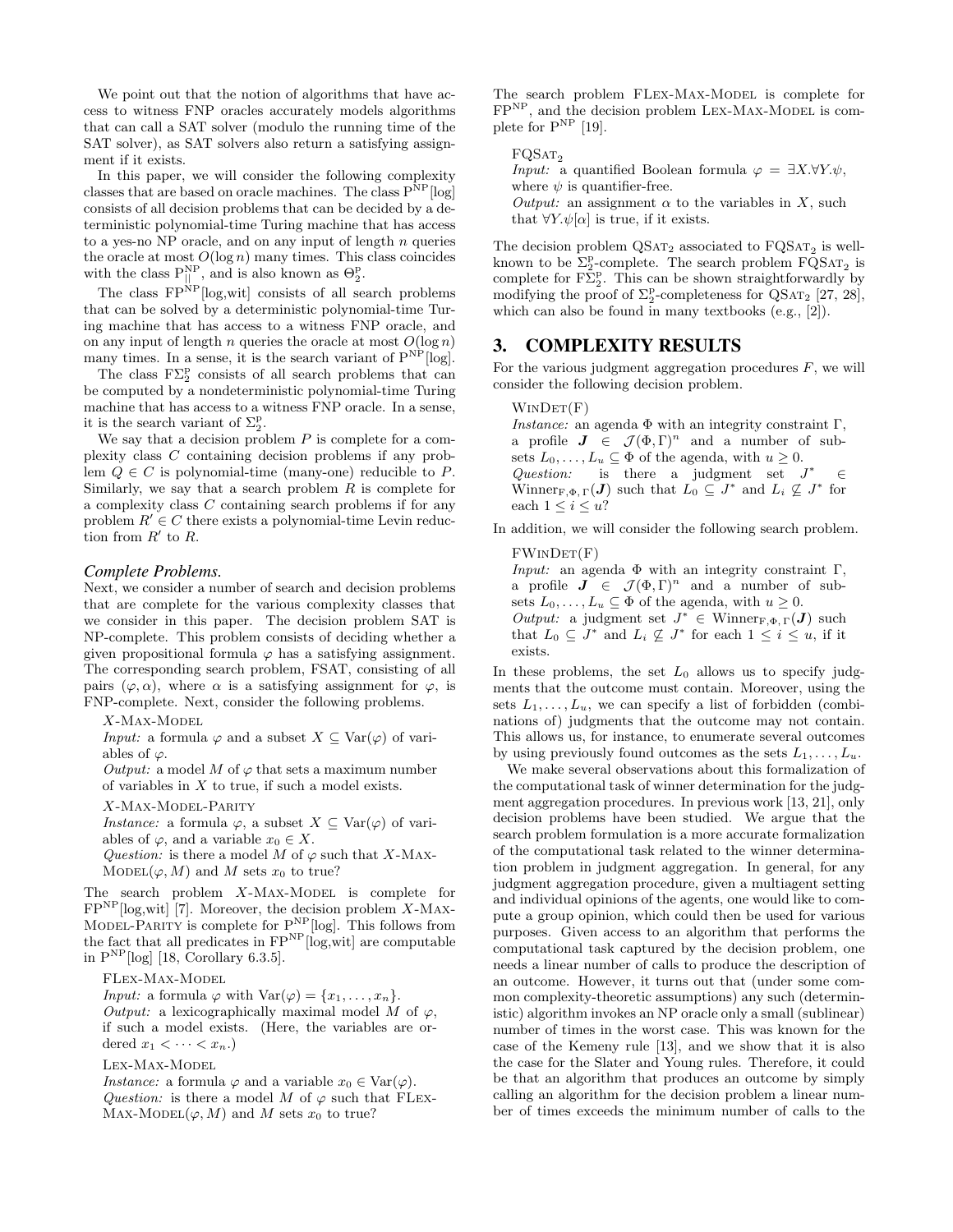NP oracle that are needed. In fact, we show that producing an outcome can be done in deterministic polynomial time with only a logarithmic number of calls to an oracle that produces witnesses for NP problems. Formalizing the task as a search problem in the first place circumvents this issue.

Secondly, these computational problems involve the question whether there exists an outcome that satisfies certain properties, rather than the question whether all outcomes satisfy certain properties (as studied by Lang and Slavkovik [21]). We think the former question is the more natural of these two, as computing outcomes for judgment aggregation procedures is arguably the most central computational task in judgment aggregation.

The third observation concerns the condition that the subsets  $L_1, \ldots, L_u$ , given as part of the input to the problems, are not subsets of the judgment set  $J^* \in$  Winner $_{F,\Phi,\Gamma}(J)$ . As can be seen in the proofs in the remainder of this section, this condition does not have an effect on the complexity analysis of the problem. However, it does allow us to use this formalization of the problem to devise an algorithm to enumerate outcomes of judgment aggregation procedures. In order to enumerate outcomes, one could use an algorithm that solves  $FWINDER(F)$  repeatedly, and rule out previously found outcomes by providing them as the subsets  $L_i$ (with  $i > 0$ ).

We obtain the following complexity results for these two computational problems (summarized in Table 1).

THEOREM 1. For each  $F \in \{Kemeny, Slater, Young\}$ :

a) WINDET(F) is  $P^{NP}$ [log]-complete; and

b) FWINDET(F) is  $FP^{NP}$ [log,wit]-complete.

THEOREM 2. For any tie-breaking rule A, it holds that  $\text{WINDET}(\text{RA}_A)$  is in  $P^{\text{NP}}$  and  $\text{FWINDET}(\text{RA}_A)$  is in FPNP. Moreover, there is some tie-breaking rule A such that  $\text{WINDET}(\text{RA}_A)$  is  $\text{P}^{\text{NP}}$ -complete and  $\text{FWINDET}(\text{RA}_A)$ is  $FP<sup>NP</sup>$ -complete.

THEOREM 3. WINDET(RA) is <sup>p</sup><sub>2</sub>-complete and  $FWINDET(RA)$  is  $F\Sigma_2^p$ -complete.

We would like to point out that the complexity result for WINDET(KEMENY) has been shown before [13]. We give an alternative proof of hardness for this problem. We prove hardness by giving a reduction directly from a canonical complete problem for  $P^{NP}$ [log], which allows us to extend this hardness result to the case of the search problem FWINDET(KEMENY), which would not have been at all straightforward with the known  $P^{NP}$ [log]-hardness proof for WINDET(KEMENY) from the literature.

We begin by proving Theorem 1 in Sections 3.1–3.3 (Propositions 5–9 and Corollaries 6–10). Then, we prove Theorems 2 and 3 in Section 3.4 (Propositions 11–12 and Corollaries 13–14, and Propositions 15–16 and Corollary 17, respectively).

# 3.1 Membership for Kemeny, Slater, Young

We will show  $FP^{NP}$ [log,wit]-membership of the problem  $FWINDET(F)$ , for each  $F \in \{Kemeny, Slater, Young\}$  by giving a polynomial-time algorithm that uses an FNP witness oracle at most  $O(\log n)$  many times. Since  $P^{NP}[\log]$ coincides with  $P^{NP}$ [log,wit], this algorithm can then easily be adapted to show  $\overline{P}^{NP}$ [log]-membership of WINDET(F).

The approach that we use to show these membership results is similar to the approach taken in the known  $P^{NP}$ [log]membership proof of WINDET(KEMENY) [13].

For each  $F \in \{Kemeny, Slater, Young\}$ , we will consider the following auxiliary problem.

#### FSETSCORE(F)

Input: an agenda Φ with an integrity constraint Γ, a profile  $J \in \mathcal{J}(\Phi, \Gamma)$ , a number of subsets  $L_0, \ldots, L_u \subset$  $\Phi$ , with  $u > 0$ , and a positive integer m (in unary). Output: a consistent and complete judgment set J such that  $L_0 \subseteq J$ ,  $L_i \nsubseteq J$  for each  $1 \leq i \leq u$ , and  $\text{Score}_{\mathbf{F}}(J, \mathbf{J}) \leq m$ , if it exists.

LEMMA 4. For each  $F \in \{K$ emeny, Slater, Young}, it holds that  $FSETScore(F) \in FNP$ .

PROOF (SKETCH). We describe a guess-and-check algorithm for  $FSETScore(F)$ . The algorithm gets as input an agenda  $\Phi$  with an integrity constraint Γ, a profile  $J \in$  $\mathcal{J}(\Phi,\Gamma)$ , a number of subsets  $L_0,\ldots,L_u \subseteq \Phi$  of the agenda, with  $u \geq 0$ , and a positive integer m in unary. The algorithm guesses a complete judgment set  $J$ , and an interpretation  $M$  that witnesses that  $J$  is  $\Gamma$ -consistent. Additionally, if F = Young, the algorithm guesses  $\ell \leq m$ many judgment sets  $J_{i_1}, \ldots, J_{i_\ell}$  in  $J$  to remove from  $J$ . Then, the algorithm verifies  $(1)$  whether M satisfies both J and Γ, (2) whether  $\text{Score}_{\mathbf{F}}(J, \mathbf{J}) \leq m$ , (3) whether  $L_0 \subseteq J$ , and (4) whether  $L_i \not\subseteq J$  for each  $1 \leq i \leq u$ . If F = Young, the verification of (2) uses the guessed judgment sets  $J_{i_1}, \ldots, J_{i_\ell}$ . It is straightforward to verify that these checks can be done in polynomial time. If J satisfies conditions  $(1)$ – $(4)$ , the algorithm accepts and outputs J; otherwise, the algorithm rejects.  $\Box$ 

PROPOSITION 5. For each  $F \in \{Kemeny, Slater, Young\}$ ,  $FWINDET(F) \in FP^{NP}$ [log,wit].

PROOF (SKETCH). We describe a polynomial-time algorithm that computes  $FWINDER(F)$  by using an FSET- $SCORE(F)$  oracle. The algorithm firstly computes the minimal number  $m^*$  such that there is some  $\Gamma$ -consistent and complete judgment set J such that  $\text{Score}_{\mathbf{F}}(J, \mathbf{J}) \leq m^*$ . For each  $F \in \{Kemeny, Slater, Young\}$ , we know that  $m^*$  is polynomially bounded by the size of (the encoding of) J. Therefore, we can employ a binary search strategy to compute  $m^*$  by asking  $O(\log |\mathbf{J}|)$  many oracle queries of the form  $(\Phi, \Gamma, J, \emptyset, m)$ . Then, the algorithm returns the answer to the oracle query  $(\Phi, \Gamma, \mathbf{J}, L_0, \ldots, L_u, m^*).$ 

COROLLARY 6. For each  $F \in \{Kemeny, Slater, Young\}$ ,  $WINDET(F) \in P^{NP}[\log].$ 

### 3.2 Hardness for Kemeny and Slater

PROPOSITION 7. The problems FWINDET(KEMENY) and  $FWINDET(SLATER)$  are  $FP<sup>NP</sup>$ [log,wit]-hard, even with the restriction that  $\Gamma = \top$ , and  $u = 0$ .

PROOF (SKETCH). We give a polynomial-time Levin reduction from  $X$ -Max-Model. The same reduction works for both FWINDET(KEMENY) and FWINDET(SLATER). Let  $(\varphi, X)$  be an input to X-MAX-MODEL with  $X =$  $\{x_1, \ldots, x_v\} \subseteq \text{Var}(\varphi)$ . We construct an agenda  $\Phi$ , an integrity constraint  $\Gamma = \top$ , an integer  $u = 0$ , a subset  $L_0 \subseteq \Phi$ , and a profile  $J \in \mathcal{J}(\Phi,\Gamma)^n$  as follows. We pick some w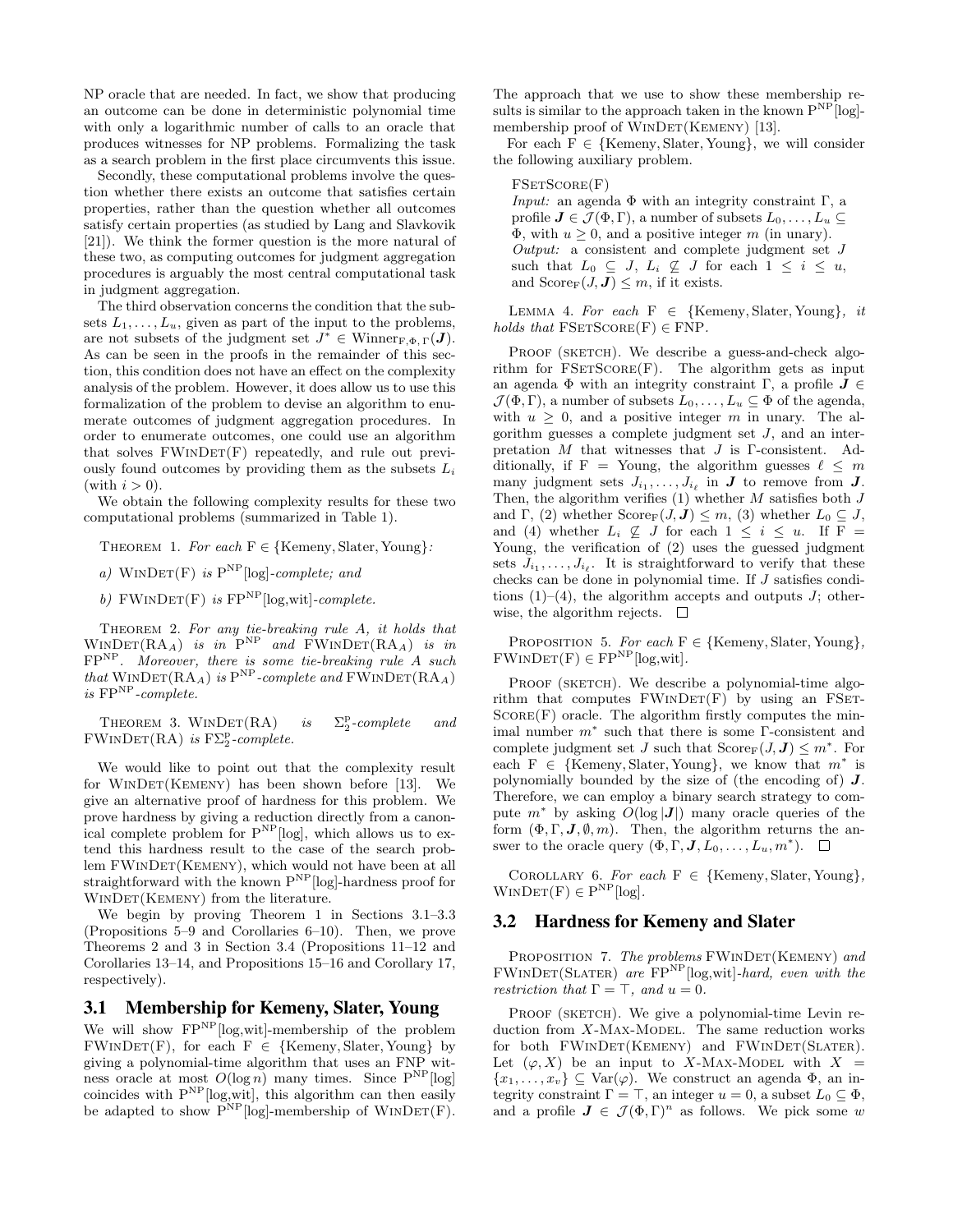such that  $w > v^2$ , e.g.,  $w = 2v^2$ . For each  $1 \leq i \leq v$ and  $1 \leq j \leq w$ , we introduce a fresh variable  $z_{j,i}$ . Moreover, we introduce a fresh variabe y. Then, we construct a propositional formula  $\varphi'$  that is true if and only if one of the following conditions holds: either (i) for some  $1 \leq i \leq v$ ,  $x_i$ is set to false, y is set to false, and all  $z_{j,i}$  for  $1 \leq j \leq w$ are set to true, or (ii) all  $z_{j,i}$  are set to false, y is set to true, and the assignment to the variables  $x_i$  satisfies  $\varphi$ . It is straightforward to construct in polynomial time some formula  $\varphi'$  that satisfies this property. Then we introduce w many syntactic copies  $\varphi'_j$  of  $\varphi'$ . We now define the agenda  $\Phi$ by letting  $[\Phi] = \{y\} \cup \{x_1, \ldots, x_v\} \cup \{z_{j,i} : 1 \leq j \leq j\}$  $w, 1 \leq i \leq n$   $\} \cup \{\varphi'_1, \ldots, \varphi'_w\}$ . Next, we construct the profile  $J = (J_1, \ldots, J_v)$  as shown in Figure 1. Moreover, we let  $L_0 = \{y\}.$ 

| $\boldsymbol{J}$       | $J_1$            | $J_2$            |                  | $J_{v-1}$        | $J_v$            | $m(\bm{J})$      |
|------------------------|------------------|------------------|------------------|------------------|------------------|------------------|
| $\boldsymbol{y}$       | 0                | $\overline{0}$   | $\overline{0}$   |                  | 0                | 0                |
| $x_1$                  | $\overline{0}$   | $\mathbf{1}$     | $\mathbf{1}$     |                  | $\mathbf{1}$     | $\mathbf 1$      |
| $x_2$                  | $\overline{1}$   | $\boldsymbol{0}$ | $\mathbf 1$      |                  | $\mathbf 1$      | $\mathbf{1}$     |
|                        |                  |                  |                  |                  |                  |                  |
| $x_{v-1}$              | $\overline{1}$   |                  | 1                | 0                | $\mathbf{1}$     | $\overline{1}$   |
| $\boldsymbol{x}_v$     | 1                |                  | 1                | 1                | $\overline{0}$   | 1                |
| $z_{1,1}$              | $\mathbf 1$      | 0                | $\boldsymbol{0}$ |                  | $\boldsymbol{0}$ | $\boldsymbol{0}$ |
| $\boldsymbol{z}_{1,2}$ | 0                | $\,1$            | 0                |                  | 0                | $\boldsymbol{0}$ |
|                        | $\vdots$         |                  |                  |                  | $\vdots$         |                  |
| $z_{1,v-1}$            | 0                |                  | 0                | 1                | 0                | 0                |
| $z_{1,v}$              | $\boldsymbol{0}$ |                  | $\boldsymbol{0}$ | $\overline{0}$   | $\mathbf{1}$     | 0                |
|                        |                  |                  |                  |                  |                  |                  |
| $z_{w,1}$              | $\mathbf 1$      | 0                | $\overline{0}$   |                  | $\boldsymbol{0}$ | $\overline{0}$   |
| $z_{w,2}$              | 0                | $\mathbf 1$      | 0                |                  | $\boldsymbol{0}$ | 0                |
|                        | $\vdots$         |                  |                  |                  | $\vdots$         |                  |
| $z_{w,v-1}$            | 0                |                  | 0                | 1                | 0                | $\overline{0}$   |
| $z_{w,v}$              | $\boldsymbol{0}$ |                  | 0                | $\boldsymbol{0}$ | $\mathbf{1}$     | $\overline{0}$   |
| $\varphi_1'$           | $\mathbf{1}$     | $\overline{1}$   |                  |                  | $\mathbf{1}$     | $\mathbf{1}$     |
| $\varphi_2'$           | $\mathbf 1$      | $\mathbf{1}$     |                  |                  | $\mathbf 1$      | $\mathbf{1}$     |
|                        |                  |                  |                  |                  |                  |                  |
| $\varphi_{w-1}$        | $\mathbf 1$      |                  |                  | 1                | $\mathbf{1}$     | 1                |
| $\varphi'_w$           | $\mathbf 1$      |                  |                  | $\mathbf{1}$     | 1                | $\mathbf{1}$     |

### Figure 1: construction of the profile in the proof of Proposition 7.

What remains is to specify a polynomial-time computable function g that takes some  $J^* \in$  Winner  $F, \Phi, \Gamma$   $(J)$ with  $L_0 \subseteq J^*$ , if it exists, and that produces a model M such that X-MAX-MODEL $(\varphi, X, M)$ . Let  $J^* \in$  Winner<sub>F, $\Phi, \Gamma$ </sub> $(J)$ such that  $L_0 \in J^*$ . Then the function g outputs  $J^* \cap$  ${x_1, \ldots, x_v}.$ 

The intuition behind this reduction is the following. The agenda and the profile are constructed in such a way that it is 'cheaper' to agree with the overall profile (respectively, with the majority outcome) on the formulas  $\varphi_i'$  and the formulas  $z_{i,i}$ , if possible. If  $\varphi$  is satisfiable, the cheapest way to agree with the overall profile (respectively, with the majority outcome) on the above formulas (in a consistent judgment set) is to set the variables  $x_i$  to a maximal assignment  $\alpha$ to the variables in  $X$  that is extendable to a satisfying assignment to  $\varphi$ , and to set y to true. If  $\varphi$  is unsatisfiable, all consistent judgment sets that disagree with the majority outcome on a minimal number of formulas (e.g., setting  $z_{j,i}$ ) to true for some  $1 \leq i \leq v$  and all  $1 \leq j \leq w$ ) do not contain y (and thus are not a superset of  $L_0$ ).  $\Box$ 

COROLLARY 8. The problems WINDET(KEMENY) and  $\text{WINDET}(\text{SLATER})$  are  $\overline{\text{P}}^{\text{NP}}[\text{log}]$ -hard, even with the restriction that  $\Gamma = \top$ , and  $u = 0$ .

PROOF (SKETCH). The reduction in the proof of Proposition 7 can be adapted to a many-one reduction from WINDET(KEMENY) (respectively, from WINDET(SLATER)) to X-MAX-MODEL-PARITY, by letting  $L_0 = \{y, x_0\},\$ where  $x_0$  is given in the original input for the problem  $X$ -Max-Model-Parity.  $\square$ 

### 3.3 Hardness for Young

PROPOSITION 9. FWINDET(YOUNG) is FP<sup>NP</sup>[log,wit]hard, even with the restriction that  $\Gamma = \top$ , and  $u = 0$ .

PROOF (SKETCH). We give a polynomial-time Levin reduction from X-MAX-MODEL. Let  $\varphi$  be an input to X-Max-Model with  $Var(\varphi) = \{x_1, \ldots, x_v\}$ . We may assume that any satisfying assignment (if there exists any) sets at least one variable in  $X$  to true, and that setting all variables in X to true does not satisfy  $\varphi$ . We construct an agenda  $\Phi$ , an integrity constraint  $\Gamma = \top$ , an integer  $u = 0$ , a subset  $L_0 \subseteq \Phi$ , and a profile  $J \in \mathcal{J}(\Phi,\Gamma)^n$  as follows. We let  $w = 2v + 1$ . Then, we construct a propositional formula  $\varphi'$  that is satisfiable if and only if one of the following conditions holds: either (i) for some  $1 \leq j \leq w$ ,  $y_j$  is set to true, or (ii) all  $y_i$  are set to false and the assignment to the variables  $x_i$  reduces  $\varphi$  to a satisfiable formula. It is straightforward to construct in polynomial time some formula  $\varphi'$ that satisfies this property. We now define the agenda Φ by letting  $[\Phi] = \{x_1, \ldots, x_v\} \cup \{y_j : 1 \leq j \leq w\} \cup \{\varphi'\}.$ Next, we construct the profile  $J = (J_1, \ldots, J_w)$  as shown in Figure 2. Moreover, we let  $L_0 = \{\neg y_1, \dots, \neg y_w\}.$ 

What remains is to specify a polynomial-time computable function g that takes some  $J^* \in$  Winner  $Y_{\text{cung}, \Phi, \Gamma}(J)$ with  $L_0 \subseteq J^*$ , if it exists, and that produces a model M such that X-MAX-MODEL $(\varphi, M)$ . Let  $J^* \in$  Winner  $_{\text{Young}, \Phi, \Gamma}(J)$ . Then the function g outputs  $J^* \cap \{x_1, \ldots, x_v\}.$ 

The intuition behind this reduction is the following. Since the profile is unanimous on  $\varphi'$ , any winner must include  $\varphi'$ . Satisfying  $\varphi'$  can be done by either setting some  $y_i$  to true, or by satisfying the original formula  $\varphi$ . In the case that  $\varphi$ is satisfiable, a maximal assignment  $\alpha$  to the variables in X that is extendable to a satisfying assignment for  $\varphi$  corresponds to the minimum number of judgment sets that need to be removed from the profile to get a consistent majority outcome (namely, remove exactly those  $J_i$  for which  $\alpha$  sets  $x_i$ ) to false, and remove an equal number of judgment sets  $J_i$ for  $v + 1 \leq j \leq w$ ). In the case that  $\varphi$  is unsatisfiable, the only subprofiles that have a consistent majority outcome are subprofiles consisting of a single judgment set  $J$ , for which all holds that  $L_0 \nsubseteq J$ .  $\square$ 

COROLLARY 10. WINDET(YOUNG) is  $P^{NP}$ [log]-hard, even with the restriction that  $\Gamma = \top$ , and  $u = 0$ .

PROOF (SKETCH). The reduction in the proof of Proposition 9 can be adapted to a many-one reduction from  $WINDET(YOUNG)$  to  $X-MAX-MODEL-PARITY$ , by letting  $L_0 = \{x_0, x_1\}$ , where  $x_0$  is given in the original input for the problem X-MAX-MODEL-PARITY.  $\square$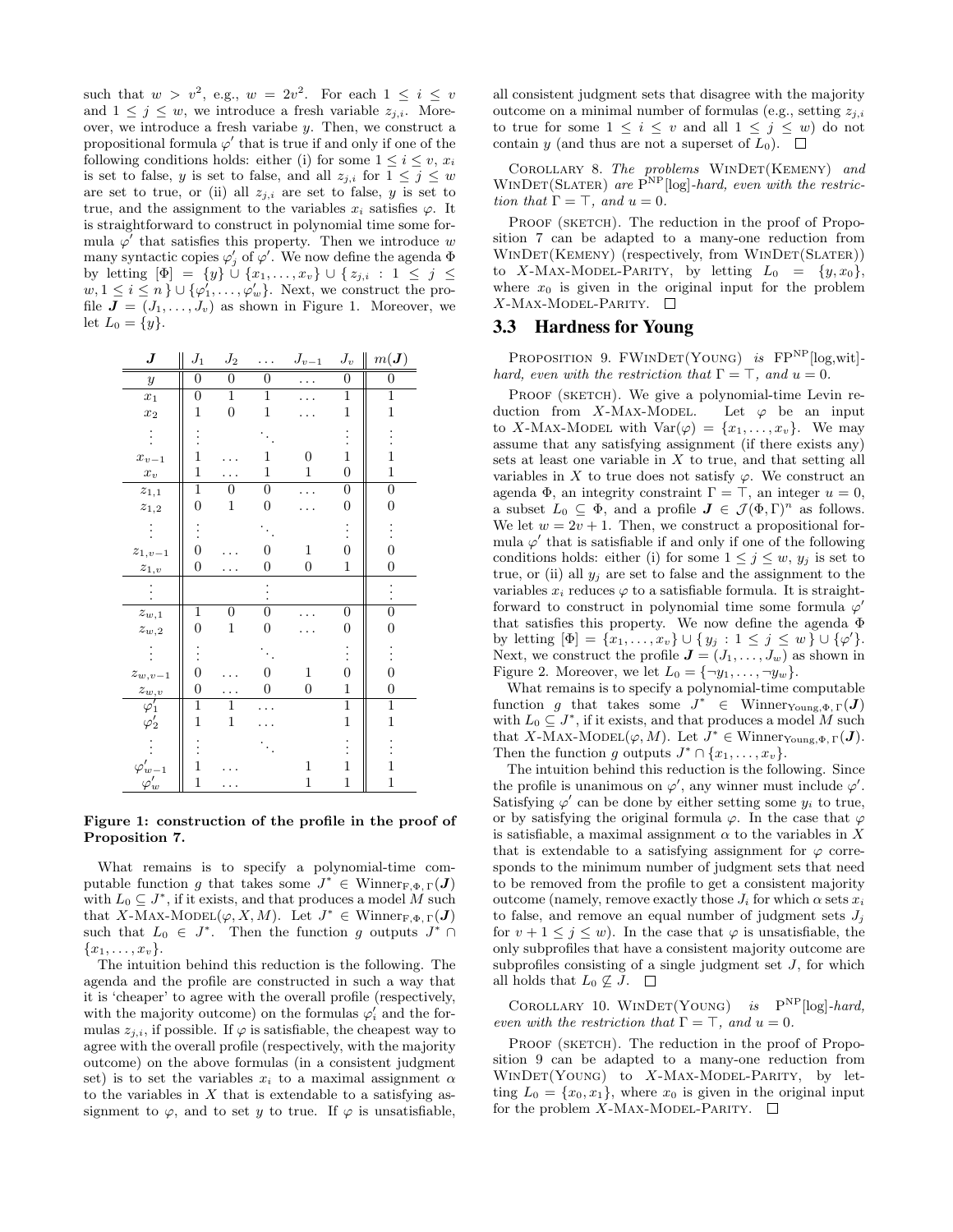| $\bm{J}$  | $J_1$        | $J_2$        | $J_3$            | . | $J_v$    | $J_{v+1}$ | $J_{v+2}$ | $\cdots$     | $J_w$ |
|-----------|--------------|--------------|------------------|---|----------|-----------|-----------|--------------|-------|
| $\varphi$ | 1            | 1            | 1                | . | 1        |           | 1         | .            | 1     |
| $x_1$     | 1            | $\Omega$     | $\left( \right)$ | . | $\theta$ |           |           | .            |       |
| $x_2$     | 0            | 1            |                  |   | O        |           |           |              |       |
|           |              |              |                  |   |          |           |           |              |       |
| $x_{v-1}$ | 0            |              |                  | 1 |          |           |           |              |       |
| $x_v$     | 0            | .            |                  | 0 | 1        |           |           | .            |       |
| $y_1$     | 1            | $\mathbf{0}$ | . .              |   |          |           | .         | $\mathbf{0}$ | 0     |
| $y_2$     | $\theta$     | 1            | .                |   |          |           | .         | 0            |       |
|           |              |              |                  |   |          |           |           |              |       |
| $y_{w-1}$ | $\mathbf{0}$ | 0            |                  |   |          |           |           |              |       |
| $y_{w}$   | 0            | 0            | .                |   |          |           |           |              |       |

Figure 2: construction of the profile in the proof of Proposition 9.

### 3.4 Completeness for Tideman

PROPOSITION 11. Let  $\langle A \rangle$  be some tie-breaking rule. Then  $FWINDER(RA_A)$  is in  $FP^{NP}$ .

PROOF (SKETCH). We describe a deterministic polynomial-time algorithm with access to a (yes-no) SAT oracle that solves  $FWINDER(RA_A)$ . The algorithm takes as input an agenda  $\Phi$ , an integrity constraint  $\Gamma$ , a profile  $J \in \mathcal{J}(\Phi,\Gamma)^n$ , and a number of subsets  $L_0, \ldots, L_u$ of the agenda with  $u \geq 0$ . In polynomial time, the algorithm computes  $\leq_J$ , and computes the Ranked-Agenda order  $\langle \mathcal{A}, \mathcal{A} \rangle$  using the tie-breaking rule  $\langle \mathcal{A}, \mathcal{A} \rangle$ Let  $\Phi = {\varphi_1, \ldots, \varphi_{2m}}$ , where  $\varphi_1 >^A_J \cdots >^A_J \varphi_{2m}$ . We compute  $\operatorname{RA}(<sub>J</sub>, \Phi, \Gamma) = J_{2m}$  by iteratively computing  $J_i$ , for all  $0 \leq i \leq 2m$ . Let  $J_0 = \emptyset$ . Given  $J_i$ , we compute  $J_{i+1}$ as follows, by querying the SAT oracle. We query the SAT solver whether  $\psi_{i+1} = \bigwedge_{\varphi \in J_i} \varphi \wedge \varphi_{i+1}$  is  $\Gamma$ -consistent. If  $\psi_{i+1}$  is Γ-consistent, we let  $J_{i+1} = J_i \cup \{\varphi_{i+1}\}\;$  otherwise, we let  $J_{i+1} = J_i$ . Clearly, this requires  $2m = |\Phi|$  calls to the SAT oracle. Then, let  $J^* = J_{2m} = \text{RA}(\lt^A_J, \Phi, \Gamma)$ . Finally, the algorithm verifies whether  $L_0 \subseteq J^*$  and  $L_i \nsubseteq J^*$  for all  $1 \leq i \leq u$ . If these checks do not succeed, the algorithm rejects the input; otherwise, it returns  $J^*$ .

PROPOSITION 12. FWINDET(RAA) is FP<sup>NP</sup>-hard for some (fixed) tie-breaking rule A, even with the restriction that  $\Gamma = \top$ , and  $u = 0$ .

PROOF (SKETCH). We give a polynomial-time Levin reduction from FLEX-MAX-MODEL. Let  $\varphi$  be an input for FLEX-MAX-MODEL, with  $Var(\varphi) = \{x_1, \ldots, x_v\}$ . We construct an agenda  $\Phi$ , an integrity constraint  $\Gamma = \top$ , an integer  $u = 0$ , a linear order  $\langle A \subseteq \Phi \times \Phi$ , a profile  $J \in \mathcal{J}(\Phi, \Gamma)^n$ , and a subset  $L_0 \subseteq \Phi$ , as follows. We pick some even w such that  $w > v$ , e.g.,  $w = 2v$ . We introduce auxiliary variables  $y_1, \ldots, y_w$ . Then, we construct a propositional formula  $\varphi'$  that is true if and only if one of the following conditions holds: either (i) for some  $1 \leq j \leq w$ ,  $y_j$ is set to true, or (ii) the assignment to the variables  $x_i$ satisfies  $\varphi$ . We define the agenda  $\Phi$  by letting  $[\Phi] =$  $\{\varphi'\}\cup \{y_1,\ldots,y_w\}\cup \{x_1,\ldots,x_v\}$ . Then, we define the total order  $\langle A \rangle^A$  by letting  $\varphi' >^A \neg y_1 >^A \cdots >^A \neg y_w >^A x_1 >^A$  $\neg x_1 >^A \cdots >^A x_v >^A \neg x_v >^A y_1 >^A \cdots >^A y_w >^A \neg \varphi'.$ Next, we construct the profile  $\mathbf{J} = (J_1, \ldots, J_w)$  as shown in Figure 3. Note that the Ranked-Agenda order  $\lt^A_J$  coindices with the order  $\langle A \rangle$ . Finally, we let  $L_0 = {\neg y_w}$ .

| J                  | $J_1$ | $J_2$        | $J_3$ | $J_{4}$  |   | $J_{w-\underline{1}}$ | ${\cal J}_w$ |
|--------------------|-------|--------------|-------|----------|---|-----------------------|--------------|
| $\varphi'$         | 1     | 1            | 1     | 1        |   | 1                     | 1            |
| $\boldsymbol{x}_1$ | 1     | ∩            | 1     | $\theta$ |   |                       |              |
| $x_2$              | 1     |              |       | 0        |   |                       |              |
|                    |       |              |       |          |   |                       |              |
| $x_{v-1}$          |       |              |       |          |   |                       |              |
| $\boldsymbol{x}_v$ | 1     | $\mathbf{0}$ | 1     | $\theta$ |   |                       |              |
| $y_1$              | 1     | 0            | 0     |          |   |                       |              |
| $y_2$              | 0     | 1            | 0     |          |   |                       |              |
|                    |       |              |       |          |   |                       |              |
| $y_{w-1}$          |       |              |       |          |   |                       |              |
| $y_{w}$            | 0     |              |       |          | 0 |                       | 1            |

Figure 3: construction of the profile in the proof of Proposition 12.

What remains is to specify a polynomial-time computable function g that takes some  $J^* \in \text{Winner}_{\text{RA}_A, \Phi, \Gamma}(J)$ with  $L_0 \subseteq J^*$ , and that produces a model M such that FLEX-MAX-MODEL $(\varphi, M)$ . The function g outputs  $J^* \cap \{x_1, \ldots, x_v\}.$ 

Note that for each instance  $\varphi$  of FLEX-MAX-MODEL, this reduction produces a different agenda Φ. Therefore, there is a single tie-breaking rule A that produces the correct order  $\lt^A$  for each agenda  $\Phi$  that is generated by this reduction (and moreover, this order  $\langle A \rangle^A$  clearly is computable in polynomial time, given  $\varphi$ ).

The intuition behind this reduction is the following. If  $\varphi$  is satisfiable, the Ranked-Agenda winner (for the tie-breaking rule A) will contain  $\varphi'$  and  $\neg y_1, \ldots, \neg y_w$ , because these are consistent (and are the first formulas in the order  $\gt^A_J$ , and if  $\varphi$  is unsatisfiable, the winner will not contain  $\neg y_w$ , because  $\varphi'$  and  $\neg y_1, \ldots, \neg y_{w-1}$  are not consistent with  $\neg y_w$ . Moreover, if  $\varphi$  is satisfiable, the Ranked-Agenda order  $>^A_J$ forces the winner to contain the lexicographically maximal model of  $\varphi$ .  $\square$ 

COROLLARY 13. Let  $\langle A \rangle^A$  be some tie-breaking rule. Then WINDET(RA<sub>A</sub>) is in  $P^{NP}$ .

COROLLARY 14. WINDET( $RA_A$ ) is  $P^{NP}$ -hard for some (fixed) tie-breaking rule A, even with the restriction that  $\Gamma =$  $\top$ , and  $u = 0$ .

PROOF (SKETCH). The reduction in the proof of Proposition 12 can be adapted to a many-one reduction from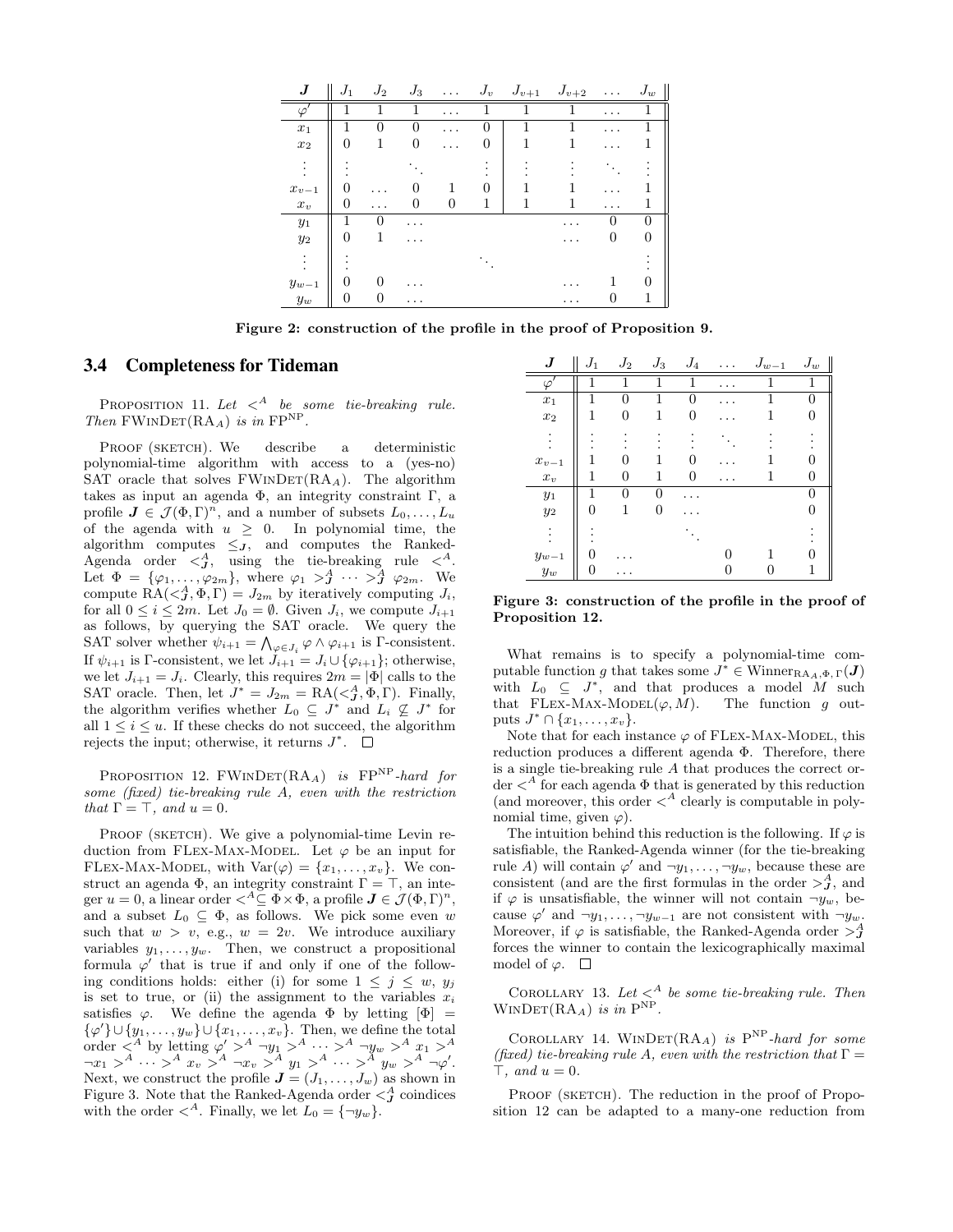WINDET(RA<sub>A</sub>) to LEX-MAX-MODEL, by letting  $L_0$  =  ${\lbrace \neg y_w, x_0 \rbrace}$ , where  $x_0$  is given in the original input for the problem LEX-MAX-MODEL.  $\square$ 

Because the winner determination problem is hard for the  $\Delta_2^{\rm p}$ -level of the PH for some tie-breaking rule, we know that one cannot obtain lower complexity results without exploiting the structure of tie-breaking rules. In other words, any lower complexity results cannot hold for all tie-breaking rules, and their proofs will have to take into account some specific properties of any tie-breaking rules for which the results hold.

# PROPOSITION 15. FWINDET(RA) is in  $F\Sigma_2^p$ .

PROOF (SKETCH). We describe a nondeterministic polynomial-time algorithm with access to a (yes-no) SAT oracle that solves  $FWINDER(RA)$ . The algorithm takes as input an agenda Φ, an integrity constraint Γ, a profile  $J \in \mathcal{J}(\Phi, \Gamma)^n$ , and a number of subsets  $L_0, \ldots, L_u \subseteq \Phi$ of the agenda. It is straightforward to compute  $\leq$  in polynomial time. Then, the algorithm guesses some total order  $\langle \mathcal{L}^A_j \subseteq \Phi \times \Phi$ . It is straightforward to verify in polynomial time that  $\langle \xi \rangle^A$  extends the partial order  $\leq_J$ . (If  $\langle \xi \rangle^A_J$ does not extend  $\leq_J$ , the algorithm rejects.) Then, the algorithm proceeds similarly to the algorithm described in the proof of Proposition 11 to compute  $J^* = \text{RA}(\lt J, \Phi, \Gamma)$ . Also, the algorithm verifies whether  $L_0 \subseteq J^*$  and  $L_i \nsubseteq J^*$ for all  $1 \leq i \leq u$ . If these checks do not succeed, the algorithm rejects; otherwise, it returns  $J^*$ .

PROPOSITION 16.  $FWINDET(RA)$  is  $F\Sigma_2^p$ -hard, even with the restriction that  $\Gamma = \top$ , and  $u = 0$ .

PROOF (SKETCH). We give a polynomial-time Levin reduction from FQSAT<sub>2</sub>. Let  $\varphi = \exists X.\forall Y.\psi$  be an instance of  $F{\mathrm{QSAT}}_2$ , where  $X = \{x_1, \ldots, x_v\}$ . We may assume without loss of generality that  $\psi$  is not a tautology. We construct an agenda  $\Phi$ , an integrity constraint  $\Gamma = \top$ , an integer  $u = 0$ , a profile  $J \in \mathcal{J}(\Phi, \Gamma)^n$ , and a subset  $L_0 \subseteq \Phi$  of the agenda, as follows. We pick some w such that  $w > v$ , e.g.,  $w = 2v$ . We introduce auxiliary variables  $y_1, \ldots, y_w$ . Also, we introduce auxiliary variables  $z_l$  for each  $l \in \{x_i, \neg x_i : 1 \leq i \leq v\}.$ Then we construct a propositional formula  $\chi$  that is true if and only if one of the following two conditions holds: either (i) some  $y_i$  is true, or (ii) for each  $l \in \{x_i, \neg x_i : 1 \leq$  $i \leq v$  it holds that l is true if and only if  $z_l$  is true. Moreover, we construct a propositional formula  $\psi'$  that is true if and only if both of the following two conditions holds: both (i) no  $y_i$  with  $1 \leq i \leq 3$  is true, and (ii) either (ii.a) some  $y_i$  is true, or (ii.b) the formula  $\neg \psi$  is satisfiable. It is straightforward to construct these formulas  $\chi$ and  $\psi'$  in polynomial time. We now define the agenda  $\Phi$  by letting  $[\Phi] = {\chi, \psi'} \cup {\{z_{x_i}, z_{\neg x_i} : 1 \leq i \leq v \} \cup {\{y_1, \ldots, y_w\}}.$ Next, we construct the profile  $J = (J_1, \ldots, J_w)$  as shown in Figure 4. Note that  $m(\mathbf{J}, \chi) = w$ ;  $m(\mathbf{J}, \psi') = w - 3$ ; for each  $1 \leq i \leq v, m(J, z_{x_i}) = m(J, z_{\neg x_i}) = w - 2$ ; for each  $1 \leq j \leq w$ ,  $m(\mathbf{J}, \neg y_j) = w - 1$ . Therefore  $\{\chi\} \leq \mathbf{J}$  $\{\neg y_j : 1 \leq j \leq w\} \leq J$   $\{z_{x_i}, z_{\neg x_i} : 1 \leq i \leq v\} \leq J$   $\{\psi'\}.$ Moreover, we let  $L_0 = {\neg \psi'}$ .

What remains is to specify a polynomial-time computable function g that takes some  $J^* \in \text{Winner}_{\text{RA},\Phi,\Gamma}(J)$ with  $L_0 \subseteq J^*$ , and that produces a model M such that  $\text{FQSAT}_2(\varphi, M)$ . Let  $J^* \in \text{Winner}_{\text{RA}, \Phi, \Gamma}(J)$ . The function g outputs  $\{x_i : 1 \le i \le v, z_{x_i} \in J^*\}.$ 



Figure 4: construction of the profile in the proof of Proposition 16.

The intuition behind this reduction is the following. The profile is constructed in such a way that every Ranked-Agenda winner contains  $\chi$ . If there is an assignment  $\alpha$  to the variables  $\{x_1, \ldots, x_v\}$  such that  $\forall Y \cdot \psi[\alpha]$  is true, then there exists a winner containing all literals  $\neg y_i$ , the variables  $z_l$  for those literals l that are satisfied by  $\alpha$ , and the formula  $\neg \psi'$ , because any set containing  $\chi$ , the literals  $\neg y_j$ , and those variables  $z_l$  would be inconsistent with  $\psi'$ , since such a set implies  $\psi$  (and thus forces  $\neg \psi$  to be unsatisfiable). Moreover, any winner containing  $\neg \psi'$  is of such a form, and thus corresponds to an assignment  $\alpha$  with the property that  $\forall Y \cdot \psi[\alpha]$  is true.  $\square$ 

COROLLARY 17. WINDET(RA) is  $\Sigma_2^p$ -complete. Hardness holds even with the restriction that  $\Gamma = \top$ , and  $u = 0$ .

# 4. CONCLUSION

We studied the computational complexity of the winner determination problem for (the judgment aggregation analogues of) the Kemeny rule, the Slater rule and the Young rule, as well as two variants of the Ranked-Agenda rule. These computational tasks we formalized in the form of a search problem and a decision problem. We showed that the complexity for the Kemeny, Slater and Young rules lies at the  $\Theta_2^{\text{p}}$ -level of the PH, and we showed that the complexity of the Ranked-Agenda rule, lies at the  $\Delta_2^{\rm p}$ -level of the PH, in case of a fixed tie-breaking rule, and lies at the  $\Sigma^\mathrm{p}_2$ -level of the PH in case ties can be broken in arbitrary ways.

Future research should include investigating the computational complexity of the winner determination problem for other complete and consistent judgment aggregation procedures. One example of such a procedure is one based on the distance measure introduced by Duddy and Piggins [11]. Another direction for further research is to investigate the contribution of various aspects of the problem to its computational complexity, by analyzing the problems using the framework of parameterized complexity theory.

#### Acknowledgments

Ronald de Haan is supported by the European Research Council (ERC), project 239962, and the Austrian Science Fund (FWF), project P26200.